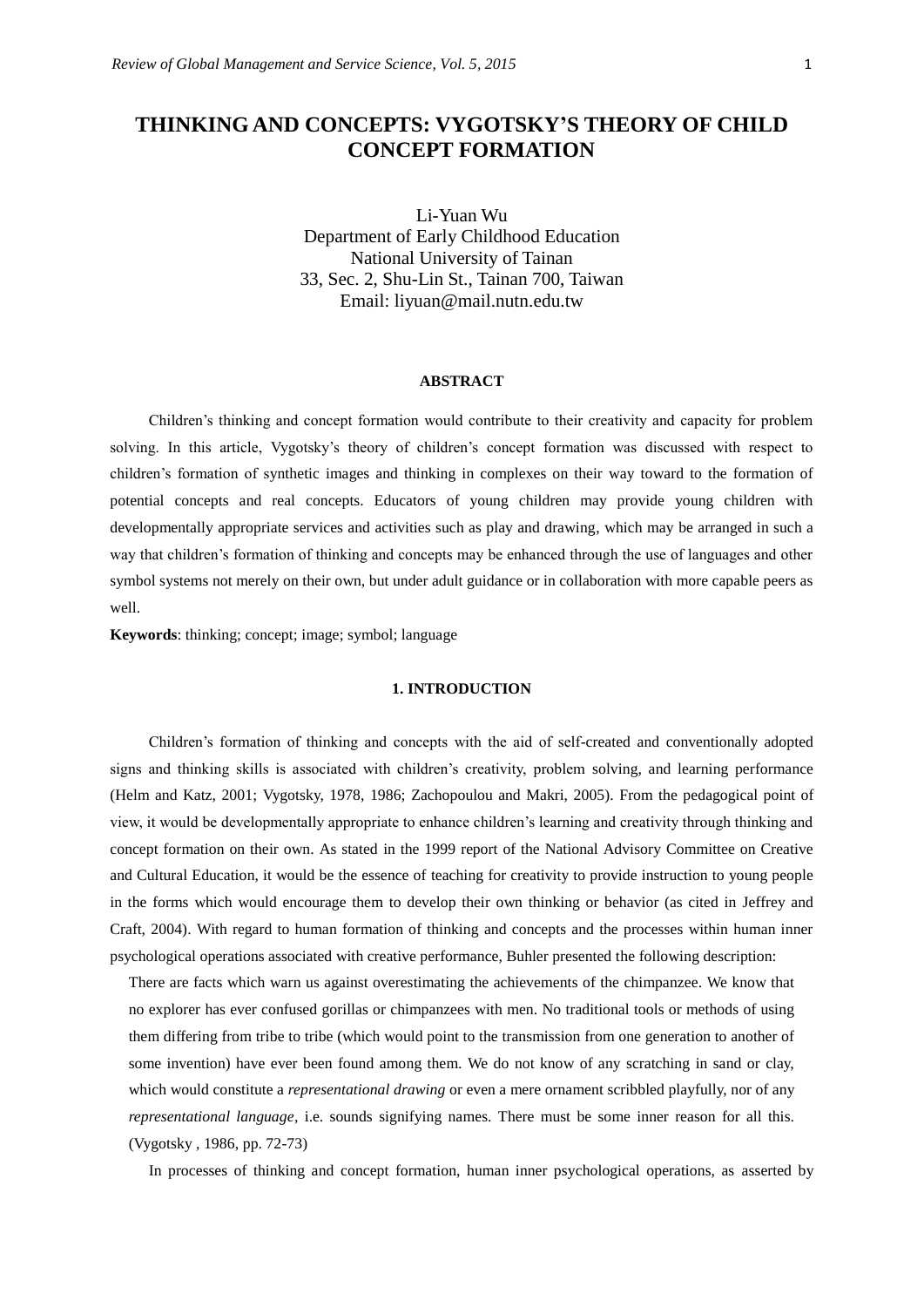Vygotsky (1978), would be fundamentally changed by the use of artificial means just as the range of human activities would be limitlessly broadened by the use of tools, which would give rise to new and higher-order human psychological operations. As argued by Vygotsky, since human use of written signs to denote objects or actions would be merely first-order symbolism and second-order symbolism would take place when written signs are created to represent the spoken symbols of words, on the way of concept development, children need to learn how to use written signs to represent not merely things, but speech as well. To enhance children's capacity for symbolization and formation of thinking and concepts, Vygotsky urged that children's activities should be arranged from representing things to representing speech with the aid of such a representational means as drawing.

Children's use of speech and written signs plays a crucial role in their symbolization and formation of thinking and concepts. The transition of children's thinking formation to their formation of well-developed concepts was described from the perspective of children's use of speech and written signs in the following statements presented by Uznadze:

Thus, we see that the real concept corresponding to the upper level in the socialization of thought appears relatively late. At the same time, children start using words and establish a mutual understanding with adults rather early. This implies that words take over the function of concepts and may serve as means of communication long before they reach the level of concepts characteristic of fully developed thought. A special study should reveal the development of such forms of thinking, which are not conceptual, but which provide a functional equivalent of concepts. (Vygotsky, 1986, p. 101)...

#### **2. THINKING IN COMPLEXES**

While numerous researchers have made great efforts to study various issues related to children's thinking and concept formation in their learning (Chen & Zhou, 2010 ; Helm and Katz, 2001; Wu, 2009, 2013), traditionally the methods of studying concepts, as Vygotsky (1986) stated, may be classified into two groups, one of which examines the concepts already formed by children with respect to the verbal definition of their contents and the other of which focuses on the psychic processes giving birth to concept formation and uses the study of abstraction. As pointed out by Vygotsky, concentrating on the word and coping with the final, finished product of concept formation, the first method often reproduce ready-made definitions and tend to disregard the sensory material, which would give rise to further psychological operations and concept formation, while the second one ignores the crucial role which the symbol would play in concept formation. Vygotsky asserted that a great step forward may be taken by combining these two methods in a new approach to understanding children's formation of thinking and concepts.

A new approach, termed the method of double simulation, was designed by one of Vygotsky's collaborators, Lev Sakharov and used in the experiment of Vygotsky (1986) to study the process of children's formation of thinking and concepts with respect to several developmental phases. In the experimental setting, nonsense words meaning nothing to the subject at first were introduced and each nonsense word was attached to a particular combination of object attributes with no ready concept and word to introduce artificial concepts. In the tests of thinking and concept formation, 22 wooden blocks, varying in shape, height, and color, were used as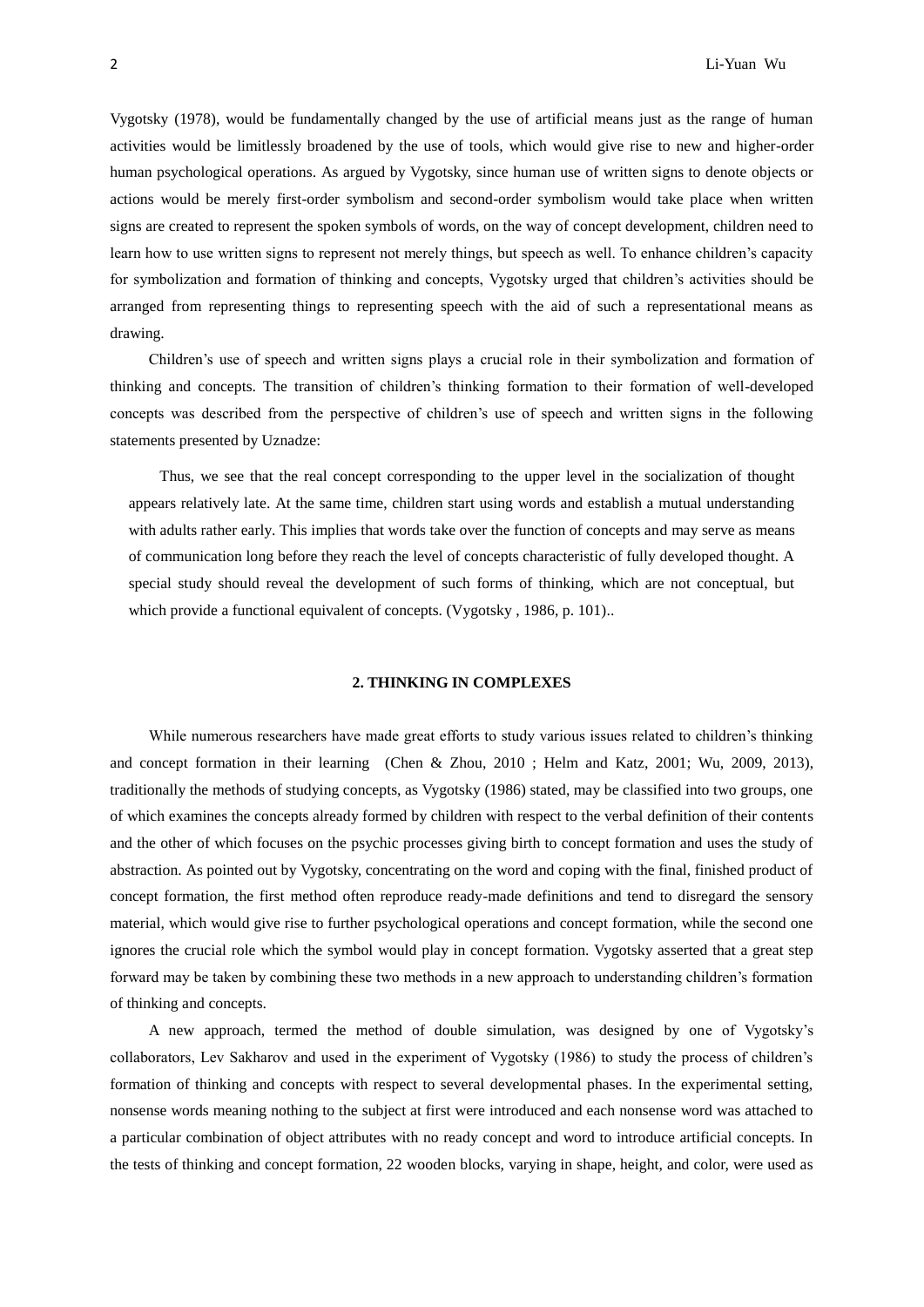the experimental materials. In order to present two sets of stimuli to the subject with one set serving as objects of the subject's activity and the other as signs organizing the activity, the set of wooden blocks included 6 different shapes, 2 heights, and 5 different colors, and one of four nonsense words was written according to the characteristics of the blocks on the underside of each figure so that each nonsense word was not seen by the subject. In a series of interactions with the subject, the examiner encouraged the subject to pick blocks from the prepared set of wooden blocks. More than three hundred subjects, including children, adolescents, and adults, participated in the series of investigations of the concept-formation process completed by Vygotsky and his collaborators.

With regard to his experimental study of concept formation, Vygotsky (1986) stated that "our experimental study proved that it is a functional use of word, or any other sign, as means of focusing one's attention, selecting distinct features and analyzing and synthesizing them, that plays a central role in concept formation" (p. 106). Furthermore, as he argued, "real concepts are impossible without words, and thinking in concepts does not exist beyond verbal thinking" and "that is why the central moment in concept formation, and its generative cause, is a specific use of words as functional 'tools'" (p. 107). As to the use of words and other signs in problem solving, Vygotsky asserted that "words and other signs are those means that direct our mental operations, control their course, and channel them toward the solution of the problem confronting us" (pp. 106-107).

In the study of Vygotsky (1986), the process of concept formation was divided into three major phases, with the first two phases characterized by synthetic images and thinking in complexes, constituting one root of concept formation, and the third phase marked by the formation of potential concepts, constituting another root in the process leading to concept formation. Vygotsky mentioned that the syncretic image or group is formed by the child's immediate perception on the basis of the spatial, temporal, or other relational contiguity in the elements contained in a syncretic group, and then a refined syncretic image may be constituted by the child in a more complex base from the syncretic groups which have been already formed. Vygotsky stated that thinking in complexes are developed in the second major phase on the way to concept formation, and the individual objects in a complex are united not merely by the subjective impressions of the child but also by the bonds between the components of a complex. As contended by Vygotsky according to the evidence derived from the experimental observations with regard to the bonds between the components of a complex, since a concrete grouping of objects united by factual bonds may first and foremost constitute a complex and direct experience helps the child discover factual bonds underlying complexes, concrete and factual, rather than logical and abstract, bonds were observed to exist between the components of a complex. In the investigation of Vygotsky, five basic types of complexes were observed to succeed one another during the phase of the child's formation of thinking in complexes formed by blocks of different sizes, shapes, and colors.

In the experiment of Vygotsky (1986), the subject was first given a sample object, which had its name visible and formed the nucleus from which a group was to be built. The child was found not to pick objects at random. As classified by Vygotsky, an associative complex was built when blocks were added by the child to the nuclear object to form a group of blocks each due to the same color, or similar to the nucleus in shape or in size, or in any other attribute such as a contrast or proximity in space, while a collection complex was formed when a group of blocks were chosen on the basis of their functional cooperation to complement the attribute of the sample object and constituted such a group as a collection of blocks each of a different form or color. With individual links dynamically and consecutively joined into a single chain and meaning carried over from one link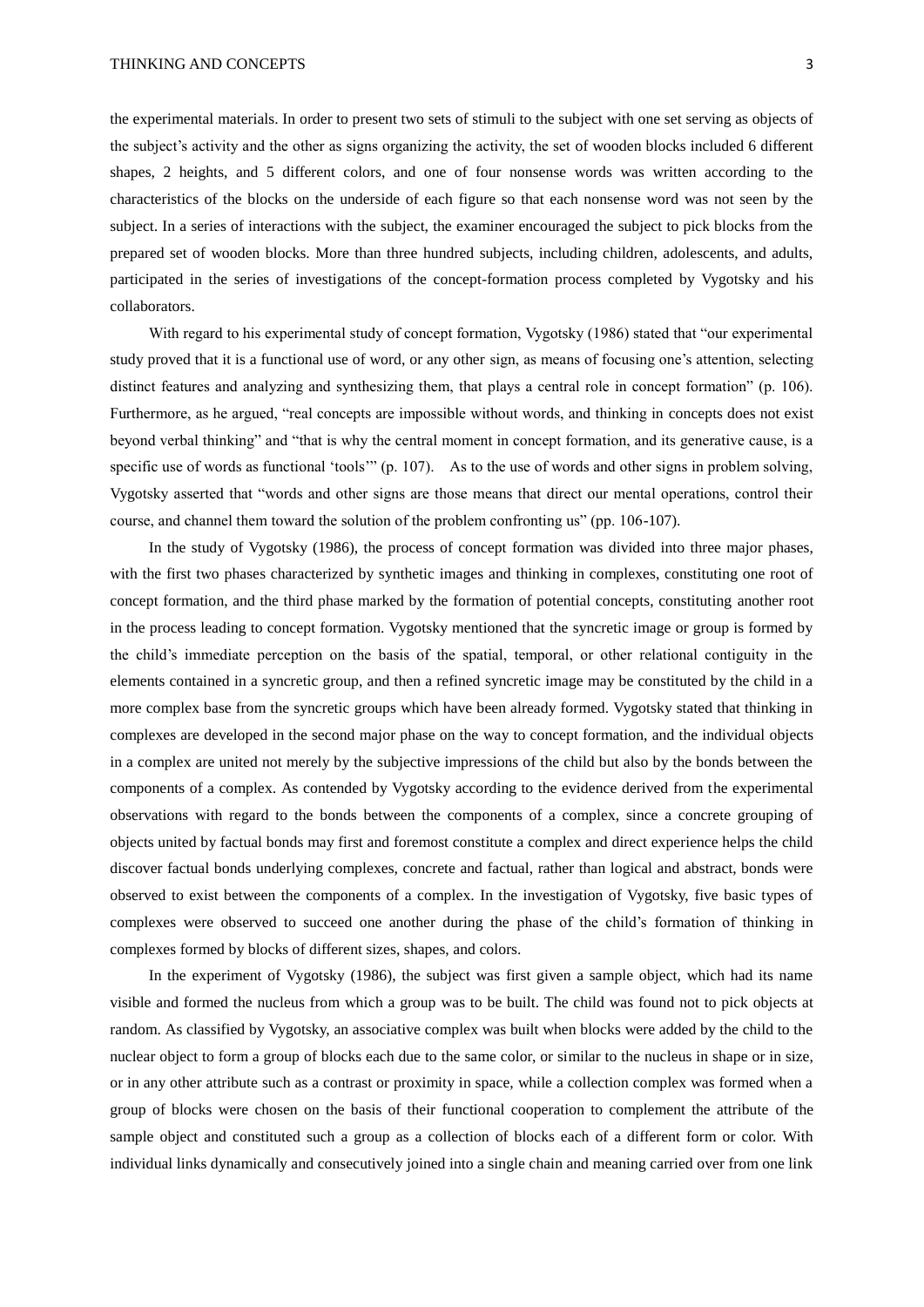to the next, a chain complex was constituted. As Vygotsky indicated, a single trait by which an object was included in a chain complex did not play a special role as in a concept, since the single trait was not abstracted from the rest by the child, and the chain complex would be the purest form of thinking in complexes. Furthermore, since perceptually concrete groups of images or objects were constituted by diffuse, indeterminate bonds to form a diffuse complex, the diffuse complex was characterized by "the fluidity of the very attribute that unites its single elements" (p. 117). Vygotsky asserted that the real-life parallel of the diffuse complexes observed in the experiments would be the child's generalizations in the nonperceptual and nonpractical areas of his thinking, not easily verified through perceptual or practical action, and possessing bonds based on dim, unreal, unstable attributes.

# **3. PSEUDOCONCEPTS AND CONCEPTS**

As asserted by Vygotsky (1986) with regard to the difference between a complex and a concept, "since a complex is not formed on the plane of abstract logical thinking, the bonds that create it, as well as the bonds it helps to create, lack logical unity; they may be of many different kinds. Any factually present connection may lead to the inclusion of a given element into a complex. That is the main difference between a complex and a concept" (p. 113). Vygotsky contended that the bonds of a complex may relate the elements to one another and to the whole as diversely as the relations and contacts of the elements may be in reality, but objects contained in a concept may be grouped according to one attribute. With the principle function of establishing bonds and relations, complex thinking groups discrete elements of experience into groups, begins the unification of scattered impressions, and creates a basis for later generalizations.

As mentioned by Goethe, "synthesis and analysis presuppose each other as inhalation presuppose exhalation" (Vygotsky, 1986, p. 136). Vygotsky argued that the formation of an advanced concept presupposes more than unification, and it would be crucial in concept formation not merely to unite, but also "to abstract, to single out elements, and to view the abstracted elements apart from the totality of the concrete experience in which they are embedded" (p. 135) As mentioned by Vygotsky with regard to the formations constituted in the development of abstraction, through grouping on the basis of a single attribute such as only flat objects or only round ones rather than grouping of objects on the basis of maximum similarity, the products produced by the child may be viewed as pseudoconcepts, which are distinguishable from the product of a concept.

In the form of a pseudocponcept, the complex thinking of bridge, as Vygotsky (1986) mentioned, is one type of complex between complexes and the final, highest developmental stage in concept formation, and was observed to be produced by the child in the setting of the experiment of Vygotsky when a sample was surrounded with objects in a similar way as a group of objects may be formed on the basis of an abstract concept. Furthermore, he argued that in the preschool child's thinking pseudoconcepts have more influence over all other complexes since the child's development of a complex tends to be predetermined by the meaning of a given word, which has already existed in the language of adults, and it would not take place frequently for the child to spontaneously develop complexes corresponding to word meanings in real life. While Vygotsky indicated that it would be inappropriate to assume that the child's thinking has included all the forms of adult intellectual activity due to the functional equivalence of complex and concept, the coincidence of many word meanings for the child and the adult, the presence of their mutual understanding, and the similarity of their thought processes, thinking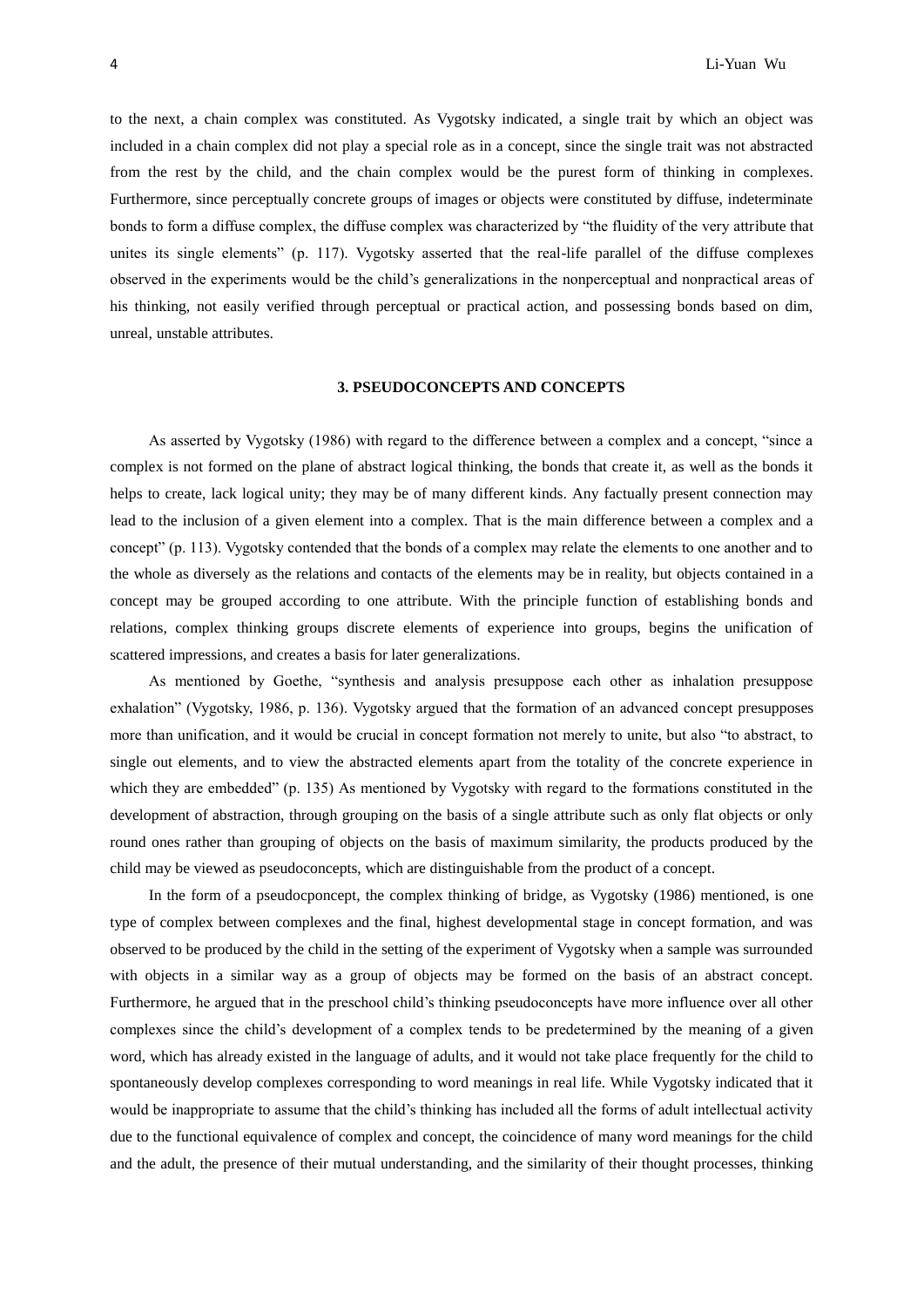in complexes and thinking in concepts would be connected by the pseudoconcept so that the child may practice conceptual thinking and operate with concepts even before he completely understand the nature of conceptual operations.

#### **4. SPEECH AND DRAWING**

With regard to children's use of language and other forms of representation during the development of concepts, Vygotsky (1978) asserted that children solve practical tasks not merely with the aid of their eyes and hands, but also with the help of their speech, and child drawing, as graphic speech, develops on the basis of verbal speech, and would become an independent sign and acquire meaning, while initially supported by gesture. Whereas Vygotsky believed that it would be a powerful factor in the development of concepts for children to engage in verbal communication with adults, he argued that children's capacity to use language as a tool in problem solving would change to the greatest extent when socialized speech is internalized and children's socialization of practical intellect would take place in the process of the internalization of social speech, through which children's use of language takes on not only an interpersonal function, but an intrapersonal function as well. Furthermore, he asserted that children's speech would possess the planning function in guiding and determining the course of action when speech comes to the starting point of an activity.

Researchers have attempted to study Vygotsky's theory of children's speech and thought by investigating children's use of language and formation of thinking in various contexts (e.g., Al-Namlah, Meins, & Fernyhough, 2012; Fraugenglass & Diaz, 1985; Iao et al., 2015). The study of Iao et al. (2015) investigated preschoolers' use of language during social cognitive processing within a context where they needed to understand and use the psychological properties of others, including person-specific characteristics, perception, intention, and belief. The finding of their study suggested that children may use language in the form of private language to regulate the thinking process of social cognition. As indicated by Fraugenglass and Diaz (1985), while some empirical findings suggested that children's private speech does not occur frequently and little functional relationship would exist between children's production of private speech and success in cognitive tasks, the results of their study showed that children's production of private speech is indeed minimized by the condition most frequently used in the studies challenging Vygotsky's theory regarding the self-regulatory functions of children's private speech. It was found in their study that children's greater production of self-regulatory speech was associated with their failure in tasks, and the number of mutterings and whispers would increase with the decline in the number of self-regulatory utterances. This result is consistent with Vygotsky's assertion that children's private speech does not disappear with age but turns inward to constitute inner speech. Al-Namlah, Meins, and Fernyhough (2012) investigated the relation between children's use of self-regulatory private speech and recall and organization of autobiographical memories. While children's use of private speech that served no regulatory function was found in their study to be unrelated to all memory variables, children's use of self-regulatory private speech during the planning task was found to be related to longer autobiographical narratives containing specific rather than general memories and recalled with greater narrative cohesion and more evaluative information.

As contended by Vygotsky (1978) with regard to child speech and drawing, child drawing, as graphic speech, develops on the basis of verbal speech, and would become an independent sign and acquire meaning,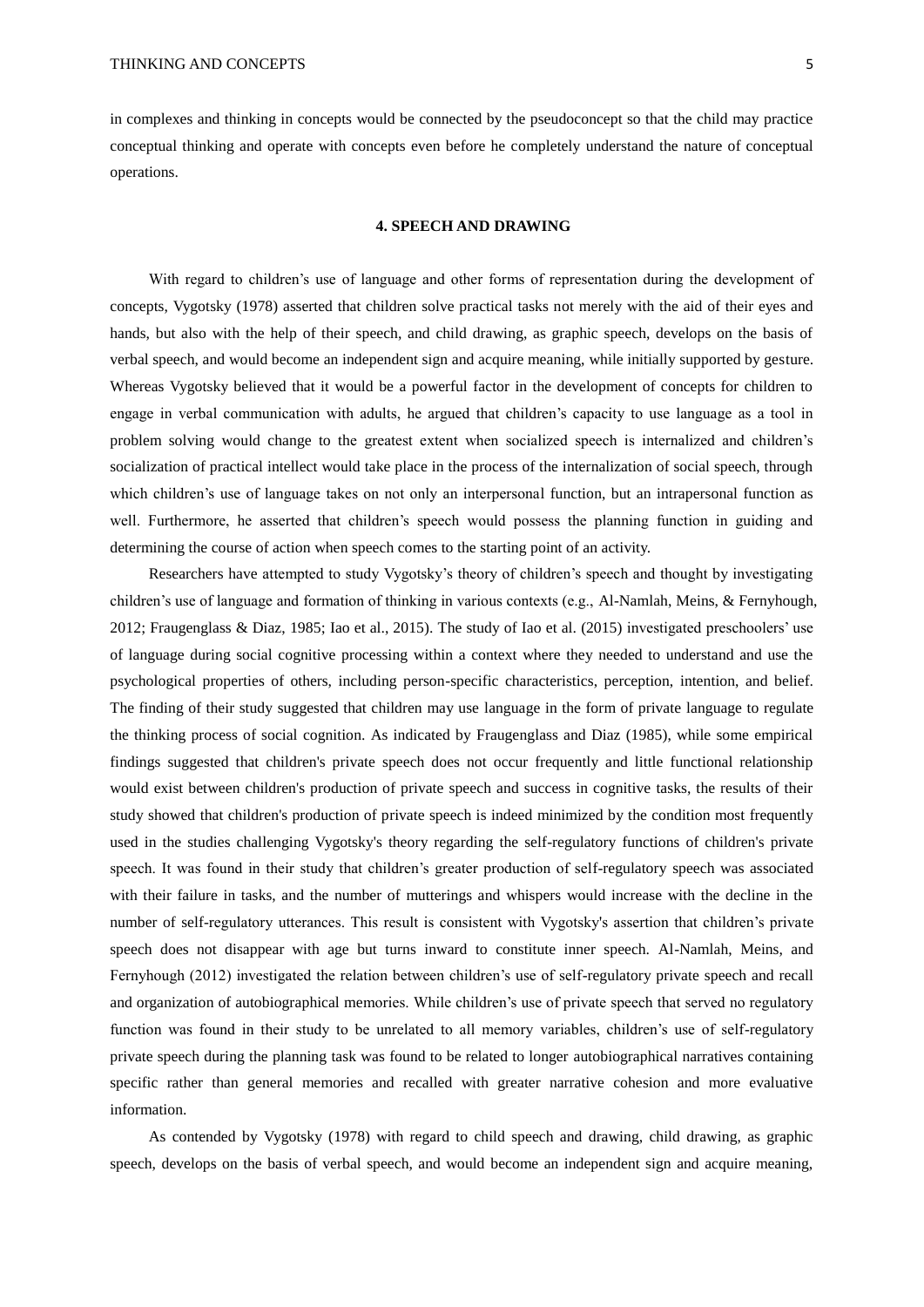while initially supported by gesture. Furthermore, he argued that children would engage in the second-order symbolism as they create written signs for the spoken symbols of words and children's drawing activities should be arranged to encourage children to draw not only things but speech as well. The study of Huntsinger et al. (2011) indicated that children would produce more advanced graphical representations if they are provided with more opportunities to draw and more guidance in drawing. As they mentioned, since the Vygotskian perspective suggested that it would be beneficial to young children to do drawing under adult guidance, more intentional teaching may be provided to young children to promote the development of their representational skills involved in the creative arts.

To understand children's concept formation and writing emergence, Wu (2009) investigated children's formation of various types of thinking and production of graphical representations and conventionally written symbols. As revealed by the findings of the study, drawing would be a significant contributor to young children's formation of thinking and concept, and young children would tend to use object correspondence or chains of object correspondence within contextual correspondence to produce whole contextual representations in their drawings, which may contain graphical representations and conventionally written symbols, individually or collectively representing their thinking or concepts formed during drawing. From the perspective of graphical multi-signification, Wu (2013) examined qualitatively how children's drawing would contribute to children's concept formation and writing emergence. As found in the study, children's capability for graphical multi-signification would develop in such a consistent transition way that children would tend to first produce pictographic symbols and then consistently transit to the use of ideographic symbols for multi-signification, and children's formation of concepts and complex thinking during the development of graphical multi-signification would tend to be characterized by children's contingency association, focus variation, and extension chain. To enhance children's concept formation and writing in drawing activities, early childhood educators may help a child to transform her/his drawing into a two-part conceptual structure. Within a two-part conceptual structure, the first part may be structured to depict the operations of within-group and between-group extension chain taken by the child during drawing, while the second part may be extended to present the conceptual sequential extensions, which would be embedded in the child's drawing with respect to literal, contextual, and extensive signification.

# **5. CONCLUDING REMARKS**

Children's formation of thinking and concepts is associated with their creativity and capacity for problem solving. While the 1999 report of the National Advisory Committee on Creative and Cultural Education described the essence of teaching for creativity as provision of instruction to young people in the forms which would encourage them to develop their own thinking or behavior (as cited in Jeffrey and Craft, 2004), in child development, the zone of proximal development, as Vygotsky (1978) proposed, defines those not-yet-matured functions which are in the process of maturation and indicates the distance between the actual developmental level and the potential development level as determined by the two respective problem solving settings of independent problem solving and problem solving under adult guidance or in collaboration with more capable peers. Educators of young children may provide young children with developmentally appropriate activities such as play and drawing, which may be arranged in such a way that children's formation of thinking and concepts